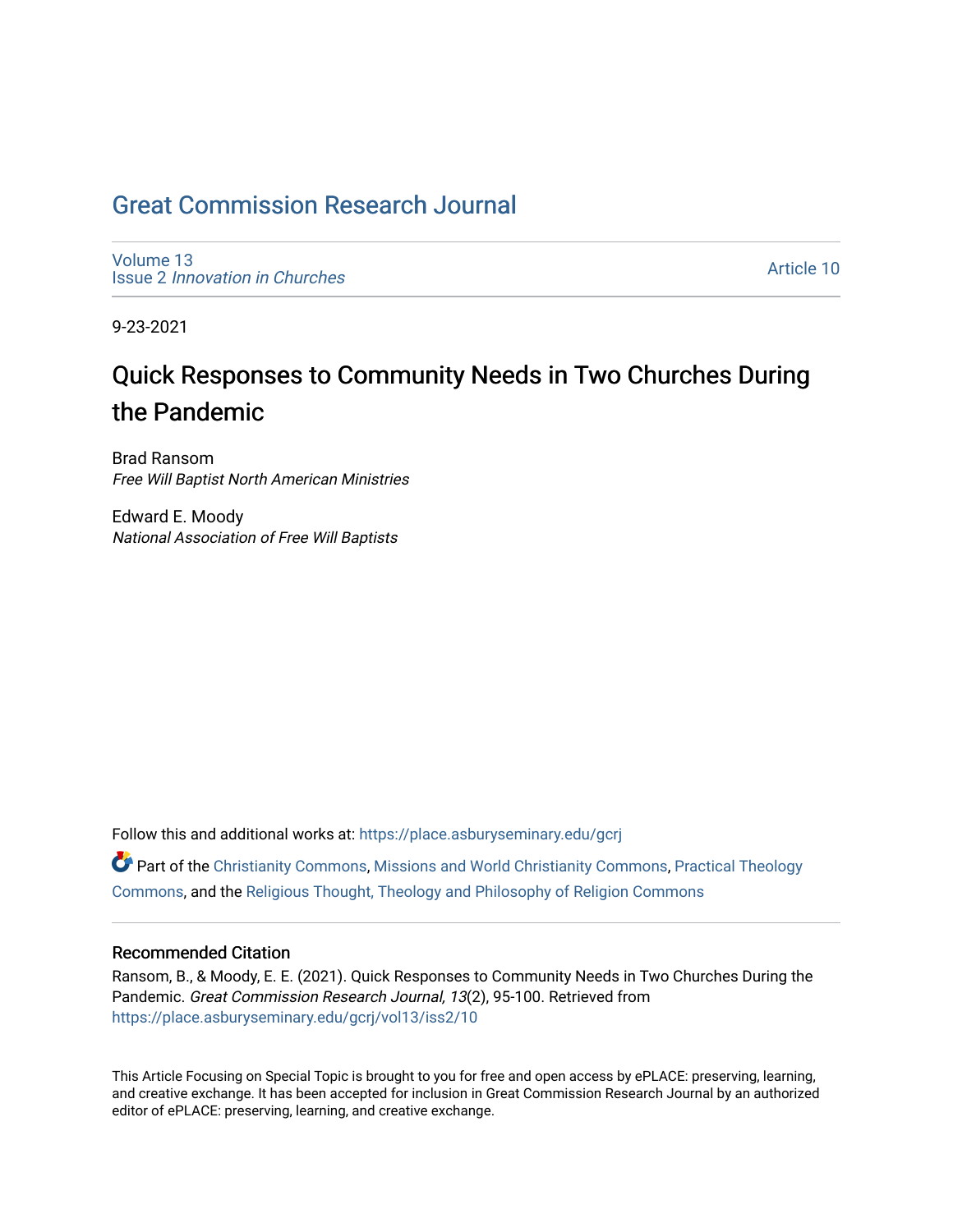*RESEARCH JOURNAL* 2021, Vol. 13(2) 95-100

# **Quick Responses to Community Needs in Two Churches During the Pandemic**

### *Brad Ransom and Edward Moody*

Many churches have been doing the same thing for decades to reach people with the Gospel. The pandemic in the early spring of 2020 shook most churches to the core. Cities, counties, and states in the US began issuing stay-at-home orders. Churches across the country (and the world) were forced to stop gathering in person. Almost overnight, our methods for reaching people were invalid. No longer could the "come and see" or "seeker service" be used to introduce people to the Gospel or to our churches. Many churches adapted quickly while others moved more slowly. Only time will tell, but it appears that the churches which made quick changes navigated the rough seas easier than those which were slow to adapt.

Many churches with congregational rule in the US have a complicated structure which includes committees that must grant their approval and eventually a vote by the body in order to make changes to a church's meeting schedule, ministries, and philosophical approach. Some are slow to implement the changes which must be approved by a long process. During the 2020 pandemic, there simply was not time for many of these churches to move through their normal procedures, and they were forced to either break tradition or move very slowly in the quickly changing climate of the "pandemic church."

In this article, we will look at two churches that adapted quickly and rebounded in places where the restrictions were among the tightest in the country. They adapted by changing the way they utilized technology and ministered to the community.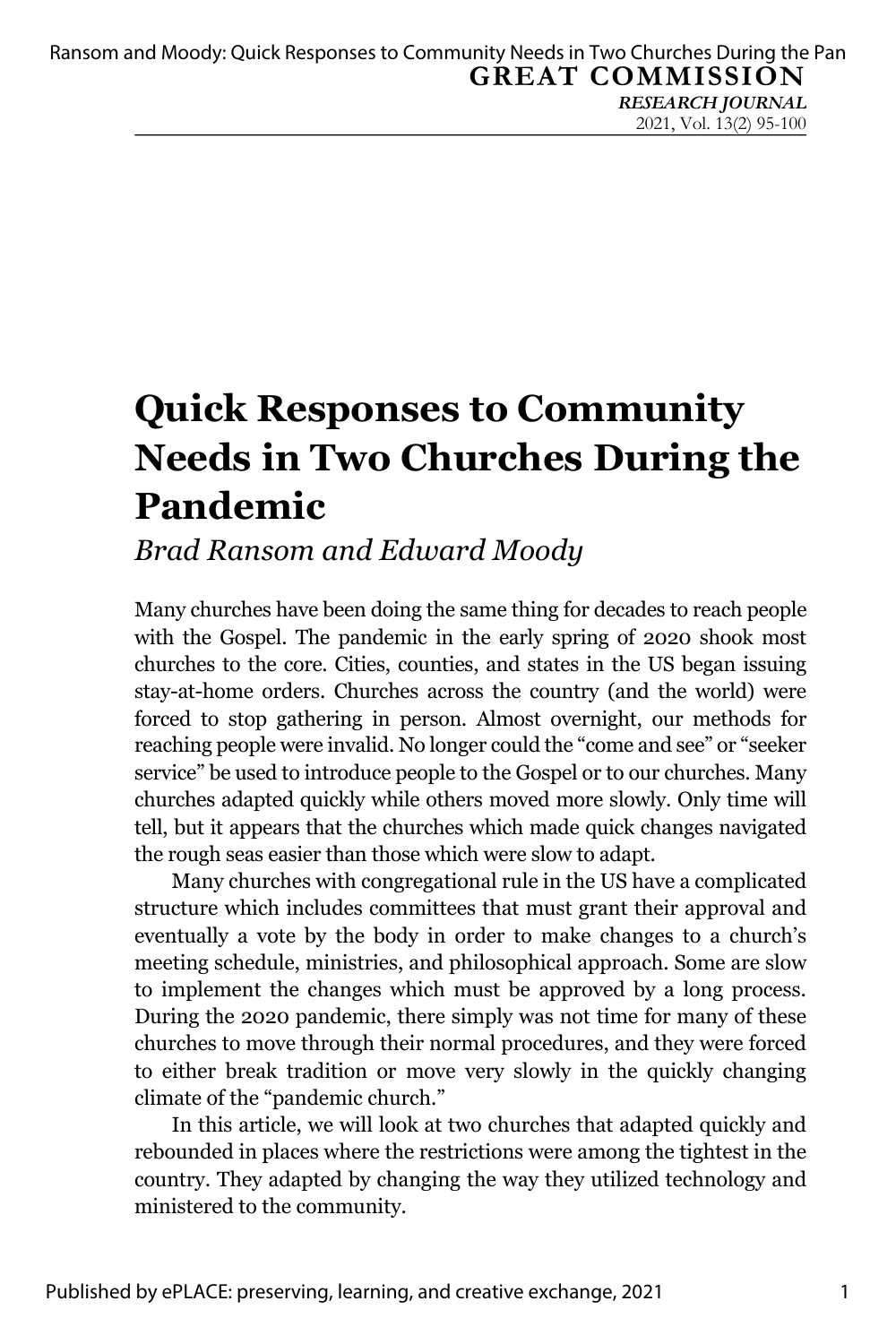**Two Very Different Churches: The Bridge and Bluepoint** The Bridge Church in Fredericksburg, Virginia, launched March 1, 2020, with 227 people in a local public-school gymnasium. The Bridge Church is part of the National Association of Free Will Baptists. Suburban Fredericksburg (population 24,000) is about 1 hour and 30 minutes south of Washington, DC. On March 30, 2020, a stay-at-home order was issued, just weeks after the launch of the church.

On the other hand, Bluepoint Church is in Cisne, Illinois, a rural town with a population of 672, two hours east of St. Louis, MO, and three hours west of Louisville, KY. Bluepoint Church is 123 years old with a senior pastor who has served for 36 years and like the Bridge, is part of the National Association of Free Will Baptists. Both churches adapted quickly to the pandemic.

#### **The Bridge Church**

The Bridge Church was led by lead church planter, Chris Davenport. He learned to lead an infant congregation during a global pandemic on the fly.

The Bridge Church quickly shifted from Sunday morning services to daily connections with their community. The church immediately launched several house church gatherings (limited in size by State directives) which continued to meet weekly throughout the church shutdown period. In each of these gatherings, the focus was outreach and discipleship. They adapted and promoted the "M" model of discipleship originally developed by Stadia (stadiachurchplanting.org).



The lower left leg of the M represents awareness of people's needs and invitations to the church where these needs can be met. The top left peak on the M stands for meetings of teams of people who sought to support one another through fellowship and create programs to meet the community's needs. The bottom middle point focuses on small events that they could do for their neighbors, coworkers, and community within the stay-at-home guidelines, such as small group Bible studies or writing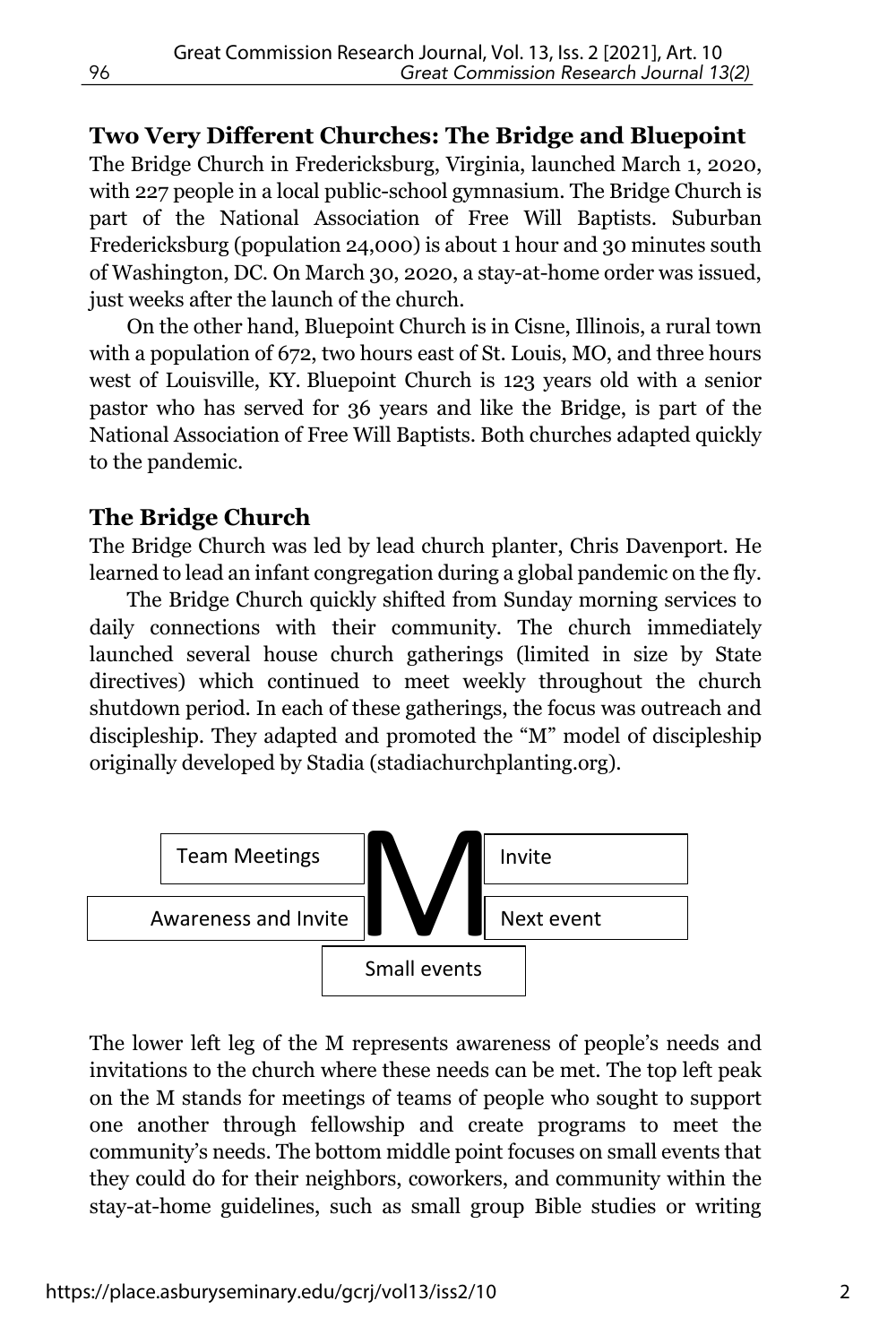letters to express appreciation to frontline workers; at first most of these events were held online, and then as the restrictions were lowered, in small groups of two or three families. The top right peak of the M encourages church members to constantly invite others outside of the church to the church (small group) gatherings. The lower right point connects people to the next church-sponsored event. Everyone was encouraged to think through this model and implement it in their daily personal lives.

In addition, every person connected with the church was encouraged to create a "FAN" list. "FAN" is an acrostic for "Friends, Associates, and Neighbors." As each person developed a list of their unchurched friends, associates, and neighbors, they were coached on how to move them through the M model of discipleship.

Another innovation was the use of video technology. The church was blessed to have a professional filmmaker and videographer on their team who immediately went to work shooting and producing not only Sunday sermon videos but also promotional and encouraging videos addressed to the town of Fredericksburg as a community.

**Writing Ministry.** The Bridge Church began a letter-writing ministry and hand-wrote over 1,000 letters and cards to nurses and teachers. They were able to get other churches involved as well. The wife of one of the pastors was a nurse in the community hospital who was able to deliver them to other nurses. It was not unusual to find Pastor Davenport's business card at the nurse's station at the hospital, and the church received many contacts through the writing ministry.

**Food Ministry.** Since many of the students in the area received their food from the schools they attended, it became critical to distribute food. The Bridge Church, which was renting a public school for their Sunday meetings, used the relationships they had developed to partner with the city's schools to supply food for families. They also partnered with government agencies and restaurants using a "drop off" system which included delivering gift cards to families from restaurants as well as sealed and packaged meals from restaurants. This became a ministry to the restaurants which desperately needed the revenue; the church provided volunteers and drivers who would order food from local restaurants, pick it up and deliver it.

The church also sought to minister to other frontline workers. Many of the teachers were discouraged, so the church endeavored to bless them with gift cards. The church also partnered with restaurants to provide barbeque and donuts to law enforcement officers during the social justice protests that took place in the summer.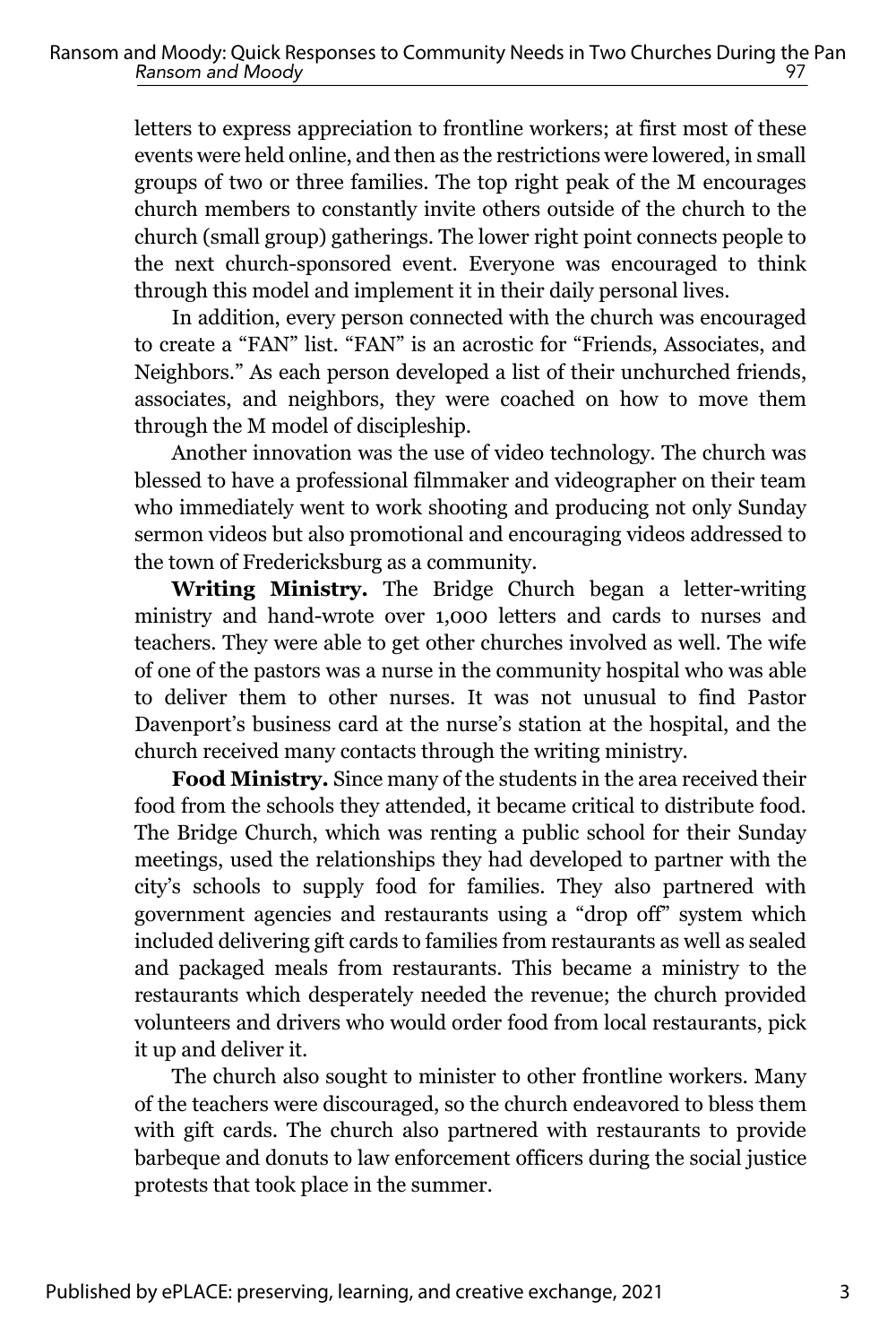#### **Bluepoint Church**

When the governor of Illinois issued a stay-at-home order on Saturday, March 21, 2020, Pastor Ernie Lewis began posting a prerecorded daily morning devotion on Facebook. The church had not been using its website, so they redoubled their efforts to update it. They worked with their worship team and began recording and broadcasting services to post on Facebook and their website. The church was surprised by how many people watched their services and especially by the response from people in other towns in the county who contacted them about their services.

There was nothing technologically excellent about the broadcasts. For example, after a glitch, the first service was broadcast rotated 90 degrees. However, the key was consistency and steady improvement with an encouraging tone.

Many of the elderly became isolated in the community. The isolation was exacerbated by their limited technological skills with smartphones that most of the elderly had received from their children. To address this, during pastoral visits to the elderly, the pastor would ask to add a shortcut icon to their phones which took them directly to the church's live stream.

**Writing Ministry.** Bluepoint Church wanted to keep in contact with its members. The church leaders did so by writing weekly letters and sending cards to congregants on holidays. Additionally, the community has a newspaper which is widely read by the elderly in the community. The church submitted a weekly article to keep the community updated about activities and resources the church was providing (e.g., food distribution and devotions).

**Food Ministry.** The Bluepoint Church also worked with local government officials to provide watermelons and cantaloupes for people in the community. As a small community, the church and government officials were well acquainted with each other. The church also received boxes of groceries that members were able to distribute to people who had been identified to be in need. In addition to responding to physical needs, this distribution provided emotional support to those who had been isolated. One parishioner had just opened a restaurant before the onset of COVID. The church bought meals for people in the community from this restaurant, so they were able to meet the needs of others as well as support the local restaurant. Church leaders were able to interact with the people when they dropped the food off. Often long discussions ensued in the yard of the recipients.

**Providing Encouragement.** Indoor funeral services were not a possibility, but Bluepoint began conducting outdoor funeral services that were allowed for families. These funerals, and food prepared by the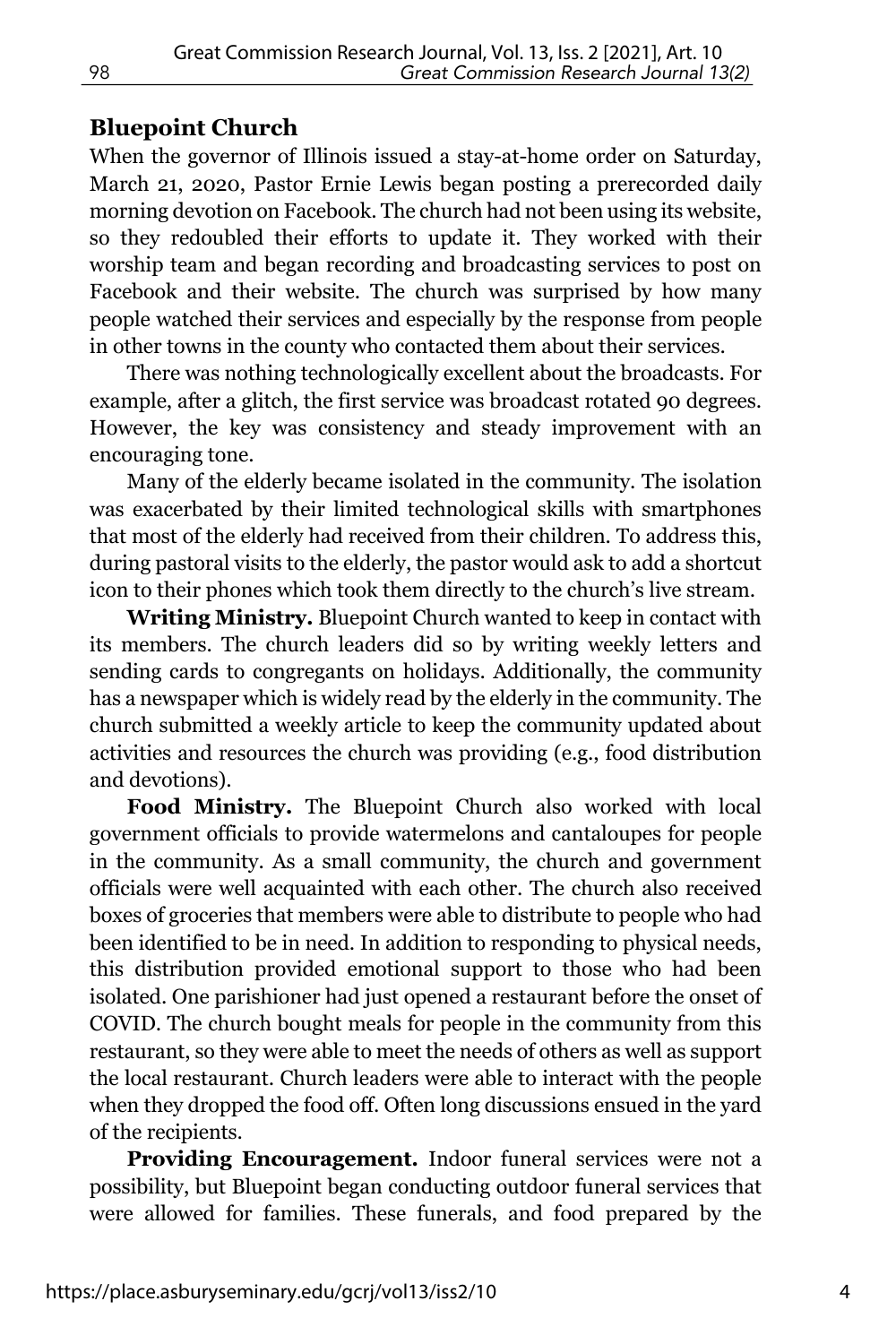church, provided support and encouragement to the families who lost loved ones during this dark time.

**Building Renovation.** Before COVID, the Bluepoint Church had planned to remodel its building. Since they were unable to conduct services, this worked to their advantage. It was easier to conduct the renovation, and it provided an opportunity to feel a sense of community. Since only the contractors were allowed on the premises for the work, church leaders made a photo album to document the progress and included pictures of various church members to the degree possible. As meals were delivered to the community, people would look at the photo album. Though isolated, seeing the building progress and photos of church members made them feel that they were part of something bigger.

#### **Adapting Quickly Led to Critical Results**

The Bridge Church recently celebrated its one-year anniversary and was able to meet in person. In their short history, they have had eight confessions of faith, eight baptisms, and 17 rededications. They have made an indelible impact on the community of Fredericksburg, Virginia. While they saw an average of 70 online viewers each week during the shutdown period, they have averaged almost 78 in weekly attendance since they have been allowed to resume services in person. Although a one-year-old church averaging just under 80 is not record-breaking, the Bridge Church is a church that has greatly impacted its community. It has continued to use its home church groups as community small groups and is planning to add new groups soon. Ask anyone in town, and they will likely identify The Bridge as a church that cares about people and the community.

Though Bluepoint Church is in an entirely different context, they, too, were able to have a positive impact on their community. As Pastor Lewis noted, "You just have to adapt and do what you can." The leaders of the church became convinced they could not go back to ministry as it was before the pandemic.

Both churches have noted that they made contacts in the pandemic they would never have made otherwise. Sometimes this was through their technology, but other times it was through their partnerships with community leaders. Many people's eternity depends on the local church in their community; we all need to be innovators as we navigate our churches' futures in a post-pandemic age.